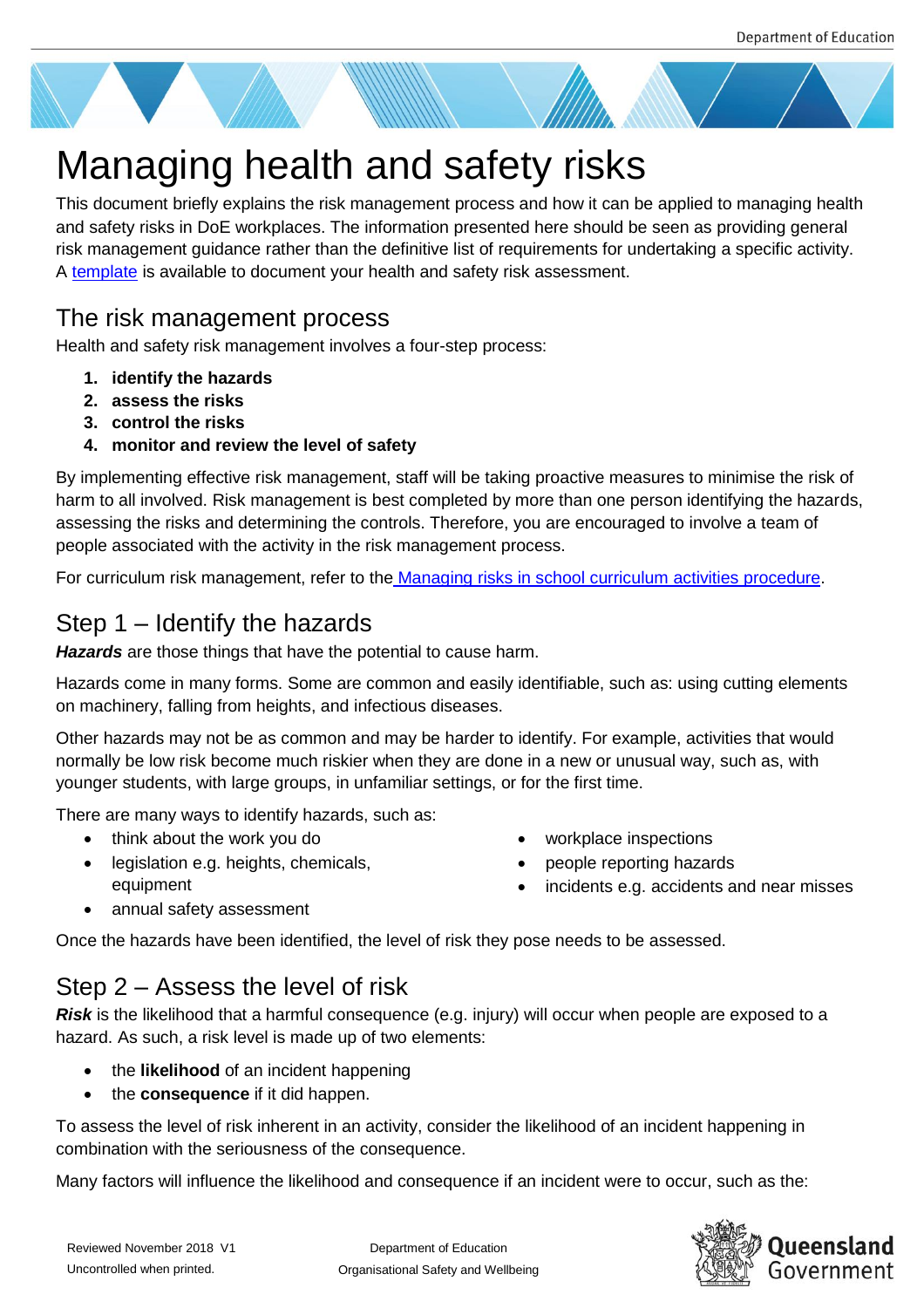- frequency and duration of exposure to a hazard e.g. sunburn, chemicals
- speed and mass of objects e.g. fast moving vehicles
- knowledge and experience of those undertaking the activity.

The nature of the activity and factors relating to your specific context should also be considered. For example:

- Who will be involved in the activity e.g. previous experience, physical capability, no. of people, etc.
- What will they be doing e.g. lifting heavy objects, etc.
- What will they be using e.g. hazardous chemicals, tools, etc.
- Where will they be e.g. outdoors, near water, at height, etc.
- Who will be leading the activity e.g. experience, qualifications, etc.

Risk factors like these make every situation different. When assessing risk, consider the risk factors that apply to your specific context, and their impact on the likelihood and consequence of an incident occurring.

The *DoE Risk Management Matrix* below can be used as a guide to assist with quantifying the risk level. To use the matrix, map the likelihood and consequence of an incident occurring with your activity to arrive at the assessed risk level.

Keep in mind that when assessing risk value judgements need to be made; and when making value judgements sometimes the risk level is not always clear cut. If undecided on a risk level for an activity, a conservative approach would be to settle on the higher risk level being considered.

Assessing the risk level is important. However, regardless of the assessed level of risk, we always have an obligation to do what is reasonably practicable to eliminate the risk, or if that is not possible, to minimise the risk.

| <b>DoE Risk Management Matrix</b> |                    |               |               |               |               |  |  |
|-----------------------------------|--------------------|---------------|---------------|---------------|---------------|--|--|
| Likelihood                        | <b>Consequence</b> |               |               |               |               |  |  |
|                                   | Insignificant      | Minor         | Moderate      | Major         | Critical      |  |  |
| Almost certain                    | <b>Medium</b>      | <b>Medium</b> | High          | Extreme,      | Extreme       |  |  |
| Likely                            | Low                | <b>Medium</b> | High          | High          | Extreme       |  |  |
| Possible                          | Low                | <b>Medium</b> | <b>Medium</b> | <b>High</b>   | <b>High</b>   |  |  |
| Unlikely                          | Low                | Low           | <b>Medium</b> | <b>Medium</b> | <b>High</b>   |  |  |
| Rare                              | Low                | Low           | Low           | Low           | <b>Medium</b> |  |  |

| <b>Consequence</b> | <b>Description of consequence</b>                                                       |  | Likelihood        | <b>Description of likelihood</b>                                                          |
|--------------------|-----------------------------------------------------------------------------------------|--|-------------------|-------------------------------------------------------------------------------------------|
| 1. Insignificant   | No treatment required.                                                                  |  | 1. Rare           | Will only occur in exceptional circumstances.                                             |
| 2. Minor           | Minor injury requiring first aid treatment<br>(e.g. minor cuts, bruises, bumps).        |  | 2. Unlikely       | Not likely to occur within the foreseeable<br>future, or within the project lifecycle.    |
| 3. Moderate        | Injury requiring medical treatment or lost time.                                        |  | 3. Possible       | May occur within the foreseeable future, or<br>within the project lifecycle.              |
| 4. Major           | Serious injury (injuries) requiring specialist<br>medical treatment or hospitalisation. |  | 4. Likely         | Likely to occur within the foreseeable future,<br>or within the project lifecycle.        |
| 5. Critical        | Loss of life, permanent disability or multiple<br>serious injuries.                     |  | 5. Almost certain | Almost certain to occur within the foreseeable<br>future or within the project lifecycle. |

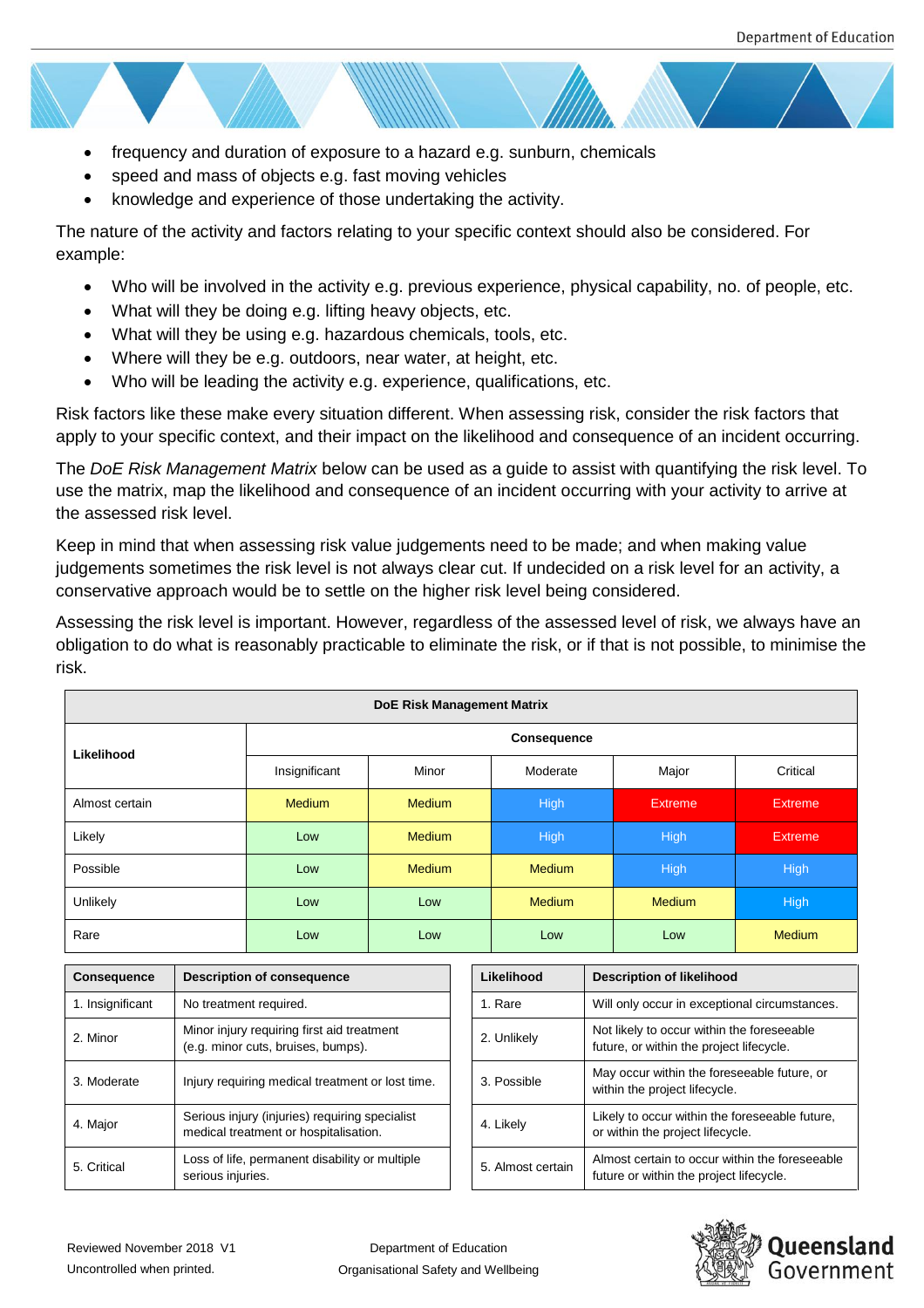

## Step 3 – Control the risk

At all times, regardless of the level of risk, we are required to do what is reasonably practicable to eliminate or minimise the risk of any hazard with the potential to cause harm.

**Control measures** are the things we do to eliminate or lower the level of risk.

The types of control measures are categorised according to the '**hierarchy of control**'. Controls should be considered and used in this preferred order. Often, more than one control will be used in combination to minimise risk.

| <b>Hierarchy of controls</b>                                     |                                                                                                  | <b>Examples</b>                                                                                            |  |
|------------------------------------------------------------------|--------------------------------------------------------------------------------------------------|------------------------------------------------------------------------------------------------------------|--|
| Most effective<br>(High level)<br>Least effective<br>(Low level) | <b>Elimination:</b> remove the hazard completely from the<br>workplace or activity.              | • Fill in a hole to eliminate a trip hazard.<br>• Contract tasks out to experts with specialist equipment. |  |
|                                                                  | <b>Substitution:</b> replace a hazard with a less<br>dangerous one.                              | • Use a less hazardous chemical that still does the job.<br>• Choose an alternative excursion site.        |  |
|                                                                  | <b>Redesign:</b> changing a machine or work process to<br>make it safer.                         | • Raise a bench to reduce bending.<br>Adding guards on a machine.                                          |  |
|                                                                  | <b>Isolation:</b> separate people from the source of the<br>hazard.                              | • Erect safety barriers around a hazard.<br>• Using a fume cupboard to use odoriferous chemicals.          |  |
|                                                                  | <b>Administration:</b> putting rules, signage or training in<br>place to make a workplace safer. | • Not mowing near people.<br>• Painting trip hazards.                                                      |  |
|                                                                  | Personal protective equipment (PPE): protective<br>clothing and equipment.                       | • Gloves, hats, aprons, hearing protection.                                                                |  |

Higher level controls are considered more effective, and are therefore preferred, because they eliminate or reduce the risk of harm for everyone at all times. Lower level controls are less preferred because essentially the risk of harm still exists and they rely on people doing the right thing to provide an element of safety.

If lower level controls are to be implemented instead of higher level controls, it is important that the reasons behind the decision are explained.

Your assessed inherent risk level will determine the actions (such as documented planning) and controls required. These are detailed in the table below.

| Assessed<br>risk level | Description of risk level                                                                                        | <b>Actions</b>                                                                                                                |  |  |
|------------------------|------------------------------------------------------------------------------------------------------------------|-------------------------------------------------------------------------------------------------------------------------------|--|--|
| Low                    | If an incident were to occur, there would be little likelihood<br>that an injury would result.                   | Undertake the activity with the existing controls in<br>place.                                                                |  |  |
| <b>Medium</b>          | If an incident were to occur, there would be some chance<br>that an injury requiring first aid would result.     | Additional controls may be needed.                                                                                            |  |  |
| High                   | If an incident were to occur, it would be likely that an injury<br>requiring medical treatment would result.     | Controls will need to be in place before the activity<br>is undertaken.                                                       |  |  |
| Extreme                | If an incident were to occur, it would be likely that a<br>permanent, debilitating injury or death would result. | Consider alternatives to doing the activity.<br>Significant control measures will need to be<br>implemented to ensure safety. |  |  |